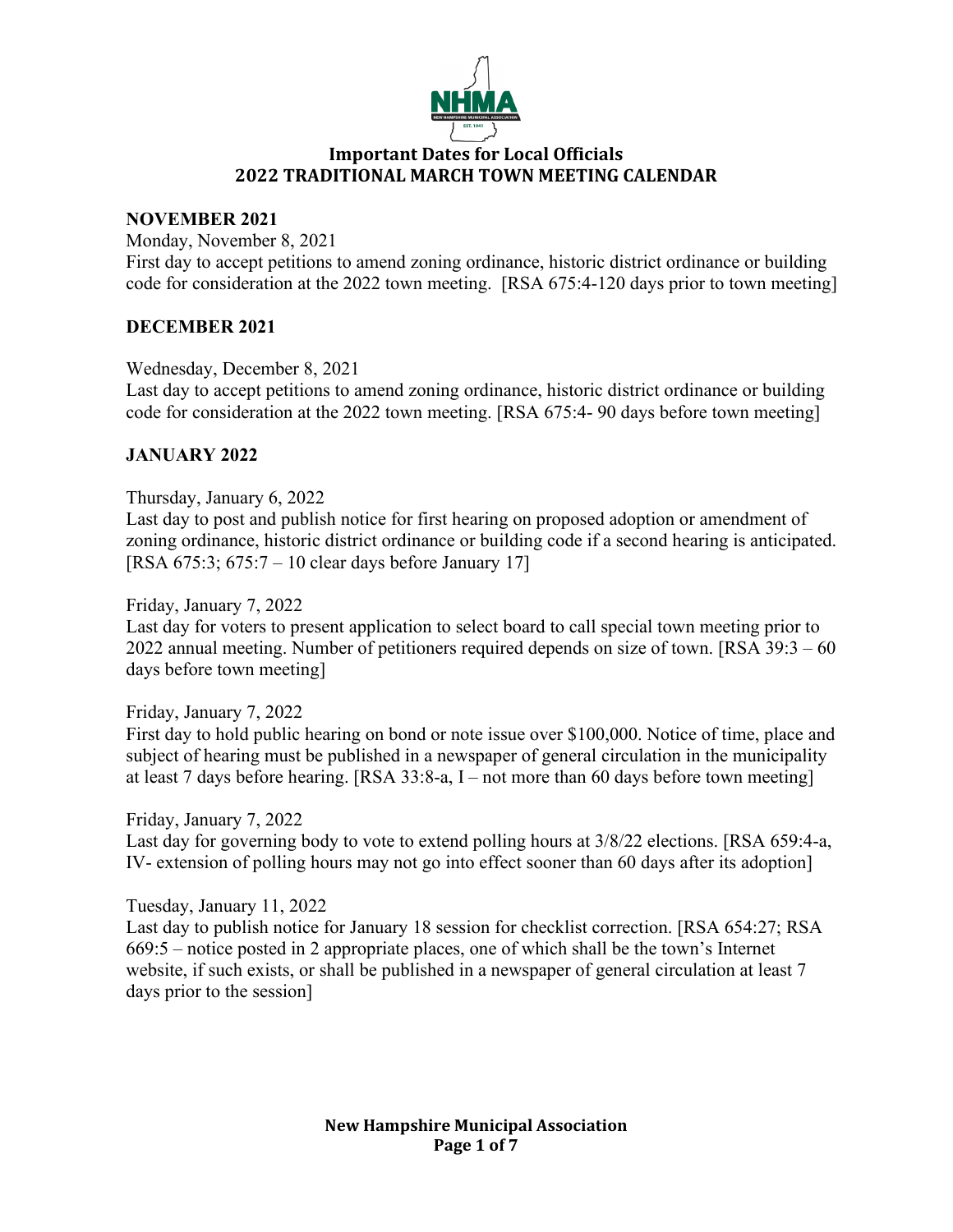

Monday, January 17, 2022

Last day to hold first public hearing on adoption or amendment of zoning ordinance, historic district ordinance or building code if a second public hearing is anticipated. [RSA 675:3 – 14] days prior to last date to hold public hearing on zoning/building/historic district ordinance amendment/adoption on January 31]

Tuesday, January 18, 2022

Supervisors must hold session for correction of the checklist from 7pm to 7:30pm. Change in party registrations may be accepted. [RSA 669:5 – session for checklist correction must be held on the day immediately prior to the filing period for candidates on January 19]

Wednesday, January 19, 2022

First day for candidates in towns with non-partisan official ballot system to file declarations of candidacy with town clerk. [RSA 669:19; 652:20 – seventh Wednesday before town meeting]

Thursday, January 20, 2022

Last day to post and publish notice of final planning board public hearing on proposed adoption or amendment to zoning ordinance, historic district ordinance or building code. [RSA 675:3; 675:7 – 10 clear days before January 31]

## Friday, January 28, 2022

Last day for filing declarations of candidacy with town clerk in towns with non-partisan official ballot system. Town clerk's office must be open at least from 3 to 5 p.m. [RSA 669:19; 652:20 – the Friday next following the first day for candidates to file declarations of candidacy on January 19]

Friday, January 28, 2022

Last day for party caucus to nominate candidate for town office in towns using partisan system. [RSA 669:39- sixth Friday before town meeting]

Monday, January 31, 2022

Last day for planning board to hold final public hearing on adoption or amendment of zoning ordinance, historic district ordinance or building code. Planning board must also determine final form. [RSA 675:3 – one day before deadline for delivery of final zoning/building/historic ordinance ballot proposals to town clerk on February 1]

> **New Hampshire Municipal Association Page 2 of 7**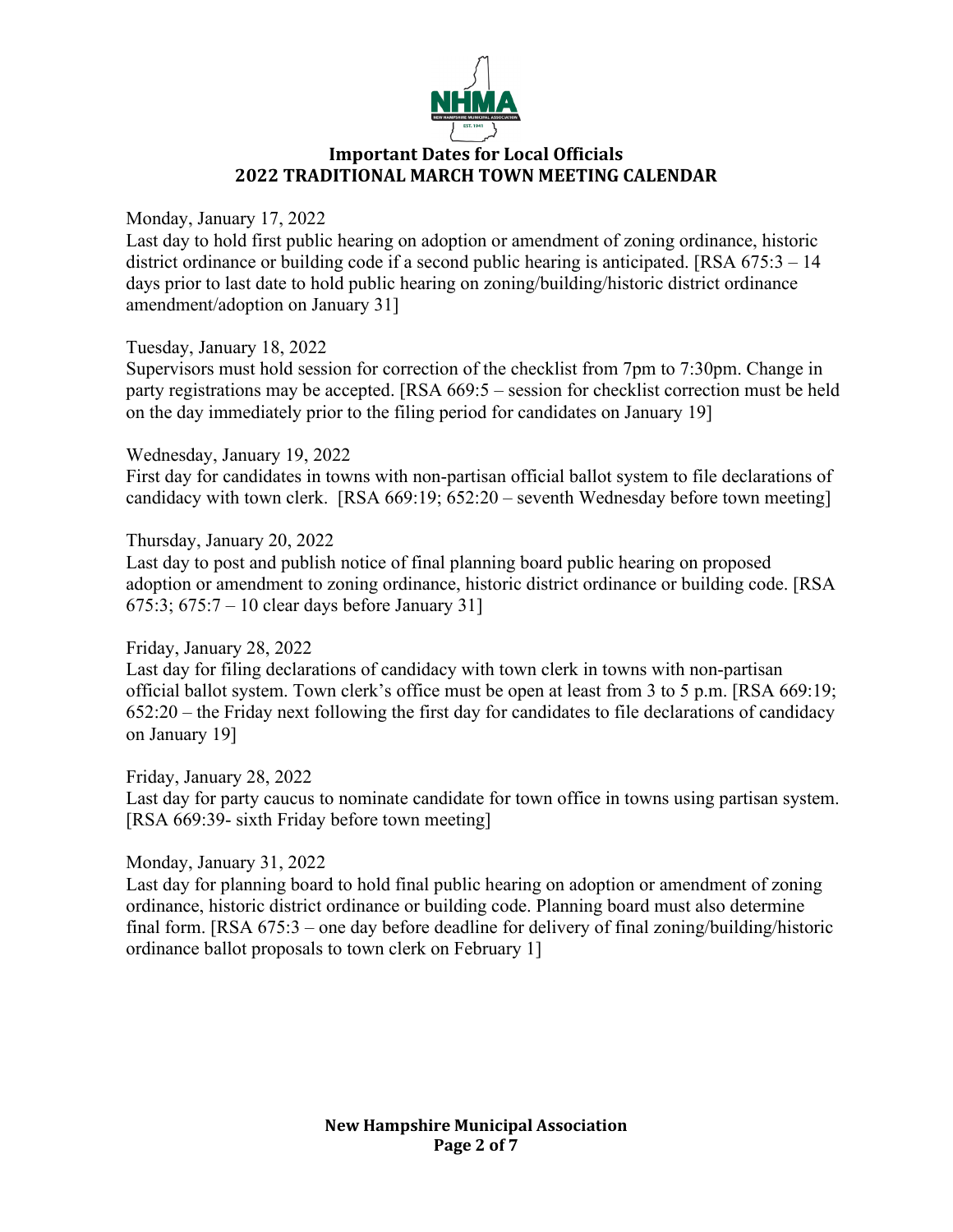

## **FEBRUARY 2022**

Tuesday, February 1, 2022 Last day for official copy of final proposal to adopt or amend zoning ordinance, historic district ordinance or building code to be placed on file at the town clerk's office. [RSA 675:3, V-fifth Tuesday before town meeting]

Tuesday, February 1, 2022 Last day to finalize collective bargaining agreement "cost items" for submission to annual meeting. [RSA 273-A:1, IV; 32:5-a; 32:19-a – fifth Tuesday before town meeting]

Tuesday, February 1, 2022 Last day for 25 or more voters or 2% of the total, whichever is less, but in no case fewer than 10 voters, to petition select board to include an article in the warrant. [RSA 39:3 – fifth Tuesday before town meeting]

Friday, February 4, 2022 Last day for giving notice of February  $11<sup>th</sup>$  public hearing on annual budget. [RSA 32:5, I – 7 days before budget hearing]

Friday, February 11, 2022 Last day to hold at least one public hearing on annual budget (can hold supplemental public hearings after 2/11 provided the first public hearing is on or before 2/11). [RSA 32:5, I &V – 25 days before town meeting]

Monday, February 14, 2022 Last day for select board to publish notice of time, place and subject of public hearing on bond/note issue over \$100,000. [RSA 33:8-a, I -7 days before February 21]

Monday, February 14, 2022 Last day to post and publish notice of hearing on question of establishing a special revenue fund. [RSA 31:95-d,  $I(b) - 7$  days before February 21]

Wednesday, February 16, 2022

In budget committee towns, last day for budget committee to submit 2 copies of annual budget to select board for them to post with warrant. [RSA 32:16, IV- at least 20 days before the town meeting]

> **New Hampshire Municipal Association Page 3 of 7**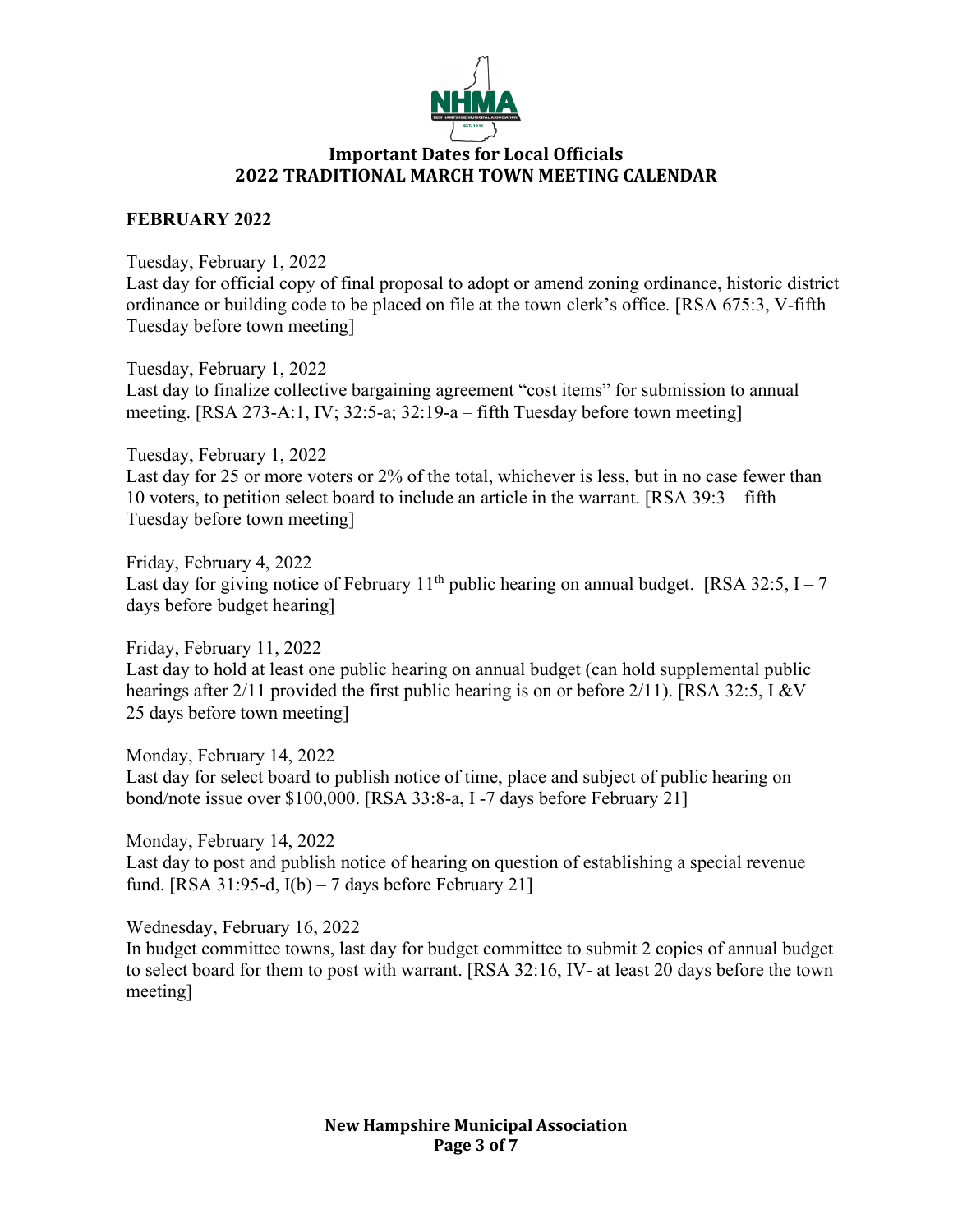

### Saturday, February 19, 2022

Last day to post and publish notice of the day, hour and place of February 26 session to correct the checklist. Notice must be posted in 2 appropriate places, one of which shall be the town's Internet website, if such exists, or shall be published in a newspaper of general circulation at least 7 days prior to the session. [RSA 669:5; 654:27–:28]

## Monday, February 21, 2022

A public hearing must be held on the establishment of a special revenue fund at least 15 but not more than 30 days before the question is voted on. If the business session of the meeting is held on the same date as the official ballot voting day, March 8, then this is the last day for that hearing. If the governing body has chosen another day for the business session, this public hearing must be held at least 15 days before the date chosen for the business session. [RSA 31:95-d, I(b)]

#### Monday, February 21, 2022

Last day to hold public hearing on bond or note issue over \$100,000. Notice of time, place and subject of hearing must be published at least 7 days before hearing. [RSA 33:8-a, I – at least 15 days before town meeting]

#### Monday, February 21, 2022

A public hearing must be held by the local governing body on the adoption of SB2 at least 15 days, but not more than 30 days, before the question is to be voted on. Under RSA 40:14, III, the question on the adoption of SB2 must be voted on at the business session and cannot be placed on the official ballot. If the business session of the meeting is held on the same date as the official ballot voting day, March 8, then this is the last day for that hearing. If the governing body has chosen another day for the business session, this public hearing must be held at least 15 days before the date chosen for the business session.

#### Monday, February 21, 2022

Last day for select board to post warrant and budget at all polling places and at clerk's office or town hall. Warrant shall state place, day and hour of election, hours polls are open, and which items are to be voted on by ballot. [RSA 39:5; 31:95; 669:2 – 14 clear days before town meeting]

## Tuesday, February 22, 2022

Last day to notify affected landowners if town meeting warrant contains an article to discontinue a highway. [RSA 231:43,  $II - 14$  days prior to town meeting]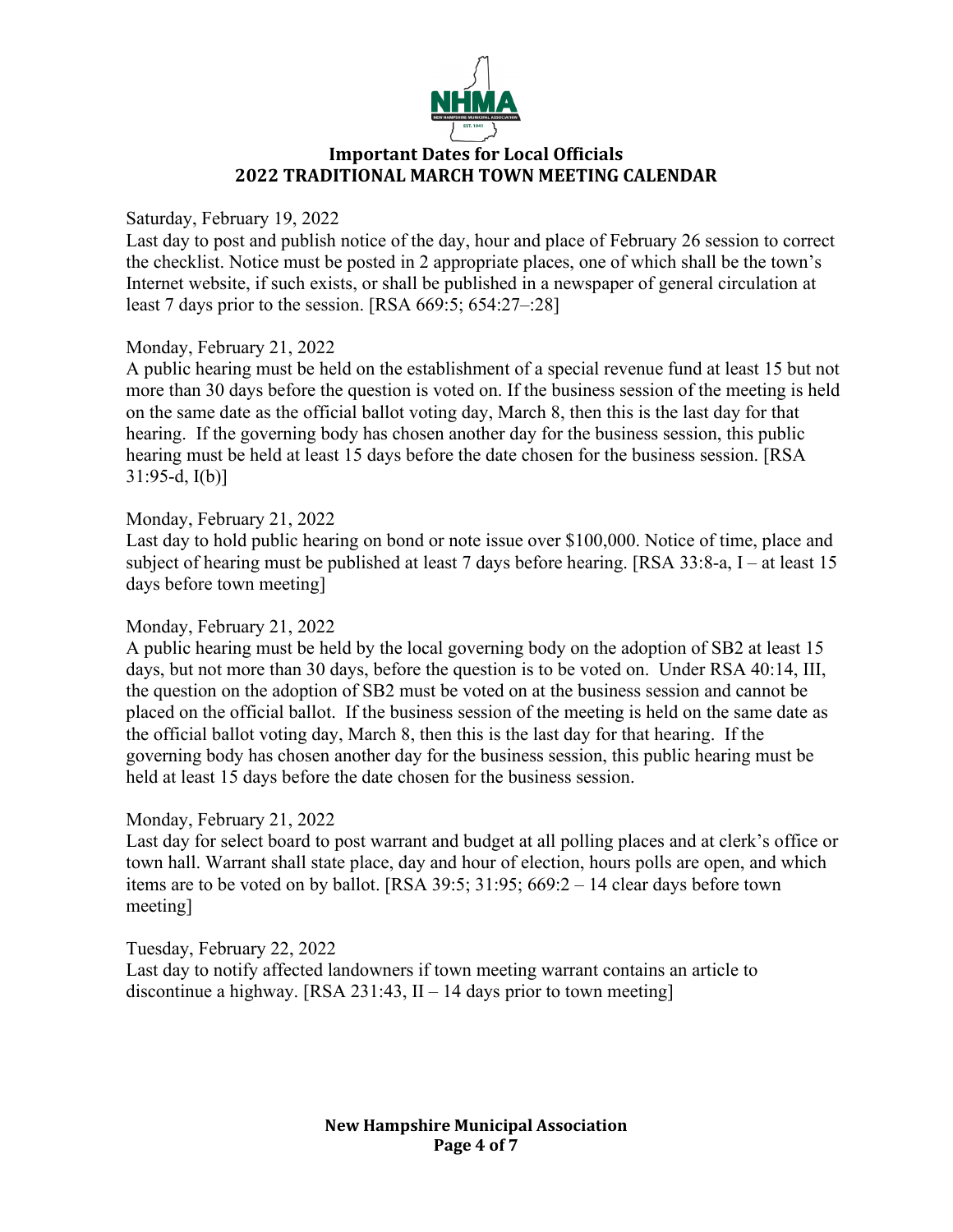

Saturday, February 26, 2022

Last day for town clerk to accept voter registration applications for town meeting day (Voters may register on election day for all town elections). [RSA 654:8; RSA 654:27; 669:5, deadline for town clerk to accept voter registration is the same date as the date for the last checklist session correction - the Saturday no less than 6 and no more than 13 days before town meeting]

Saturday, February 26, 2022 Supervisors to hold session for correction of checklist prior to annual meeting for no fewer than 30 minutes. No corrections or additions may be made after this session until election day, except as provided in RSA 659:12. [RSA 654:27; 654:28; 669:5]

Saturday, February 26, 2022 Reports of transfer, reports of death and removal of names are acted upon by supervisors of the checklist. [RSA 654:27; RSA 654:36-:37; RSA 654:44]

# **MARCH 2022**

Tuesday, March 1, 2022 Annual town report with budget must be available by today. [RSA 31:95; 41:14 – at least 7 days before town meeting]

Tuesday, March 1, 2022 Last day to submit zoning ordinance protest petition to require 2/3 vote at town meeting. [RSA 675:5- at least 7 days before town meeting]

Friday, March 4, 2022 Last day for supervisors to post (by midnight) final corrected checklist. [RSA 654:28 checklist to be posted on the Friday next following the checklist correction session on February 26]

Friday, March 4, 2022 Certification of checklist; 2 copies filed with town clerk. [RSA 654:28-:29]

Monday, March 7, 2022

The town clerk's office shall be open to receive applications for absentee ballots, to provide voters the opportunity to complete absentee ballots, and to receive returned ballots on the Monday immediately prior to an election at a minimum from 3:00 p.m. to 5:00 p.m. The clerk may designate a deputy clerk or assistant to provide this service, provided the individual has taken the oath of office and has been trained in the requirements for using an absentee ballot and the procedures for issuing and receiving absentee ballots. [RSA 657:1, II (c)]

> **New Hampshire Municipal Association Page 5 of 7**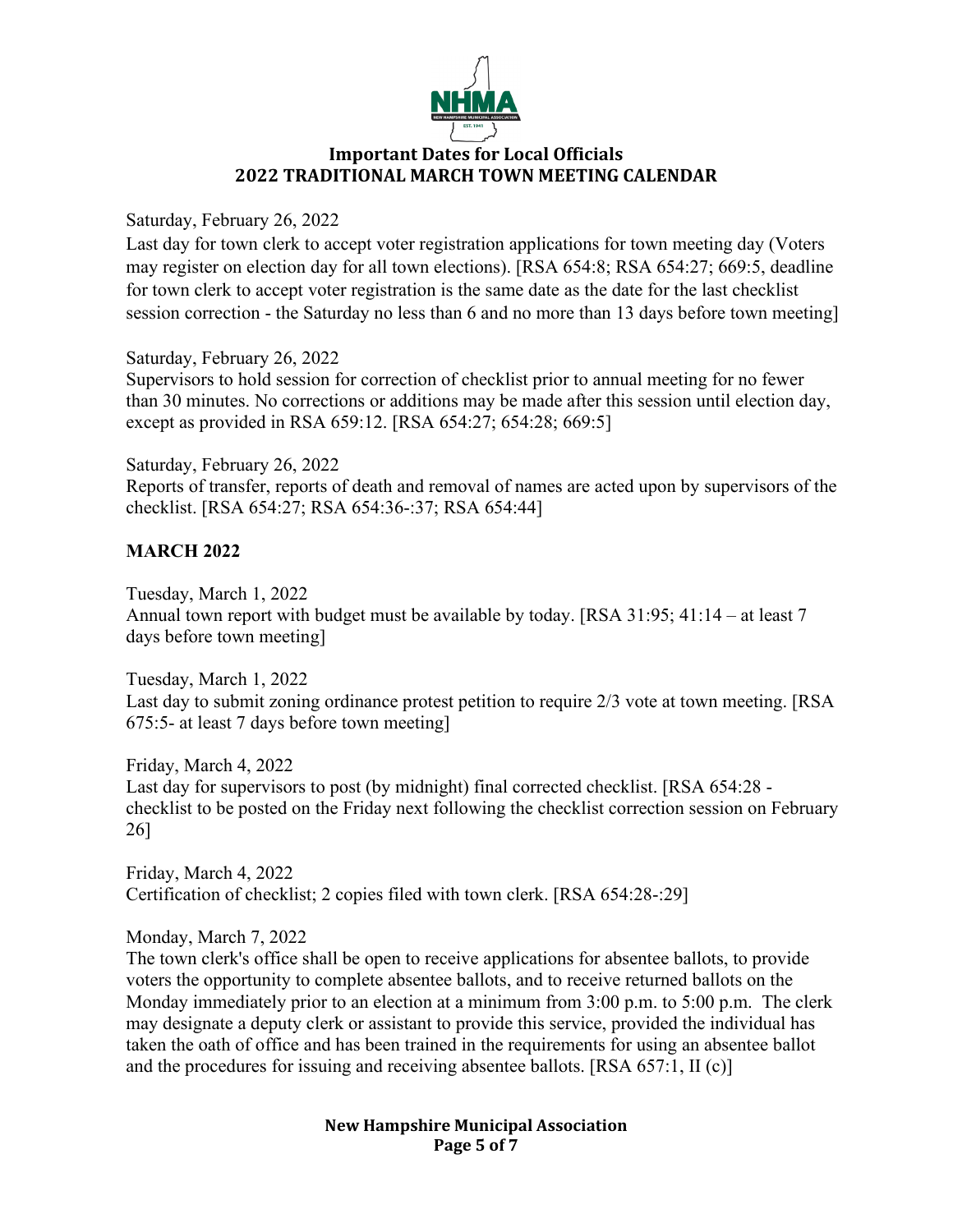

Tuesday, March 8, 2022

Town Meeting. Voters may register at the polls on election day. If new tax collector is elected or appointed, select board audits accounts and issues a new warrant. [RSA 39:1; 669:1; 654:7 a; 41:36]

Tuesday, March 8, 2022 Last day for town clerk to accept completed absentee ballots; clerk, or clerk's designee, must be available at least between 3 and 5 p.m. No absentee ballots may be accepted after 5 p.m. [RSA 669:29; 657:22; 652:20]

## Friday, March 11, 2022

Last day for any person for whom a vote was cast to apply to town clerk for a recount (to be conducted not earlier than 5 nor later than 10 days after receipt of the application). Town clerk must be available at least between 3 and 5 p.m. to receive application and must provide at least 3 days' notice of recount date to candidates for that office. [RSA 669:30-:31; 652:20 – Friday next following town meeting/election]

Sunday, March 13, 2022 Last day to publish notice of March 15 reconsideration of a March 8th vote on a bond or note issue over \$100,000 (statute requires notice at least 2 days before reconsideration). [RSA 33:8 a, IV]

Monday, March 14, 2022 Select board must appoint town treasurer by today if annual meeting fails either to elect one or to vote to authorize the appointment rather than the election of the treasurer. [RSA 41:27; 41:26-e – appointment must be made within 6 days from town meeting]

Tuesday, March 15, 2022

Last day for 10 voters of a town to petition clerk to recount ballots on any question printed on official ballot. [RSA 40:4-c – last day to seek recount is 7 days from date of town meeting]

Tuesday, March 15, 2022

Earliest day on which reconsideration of a March 8th vote on a bond or note issue over \$100,000 may take place (statute requires reconsideration at least 7 days after vote to reconsider). [RSA 33:8-a, IV]

Friday, March 18, 2022

Town clerk to forward to select board and treasurer certified copy of any vote to transfer surplus to capital reserve funds within 10 days of such vote. Surplus must be transferred by treasurer to trustees of trust funds immediately after receipt of order of select board. [RSA 35:11]

> **New Hampshire Municipal Association Page 6 of 7**